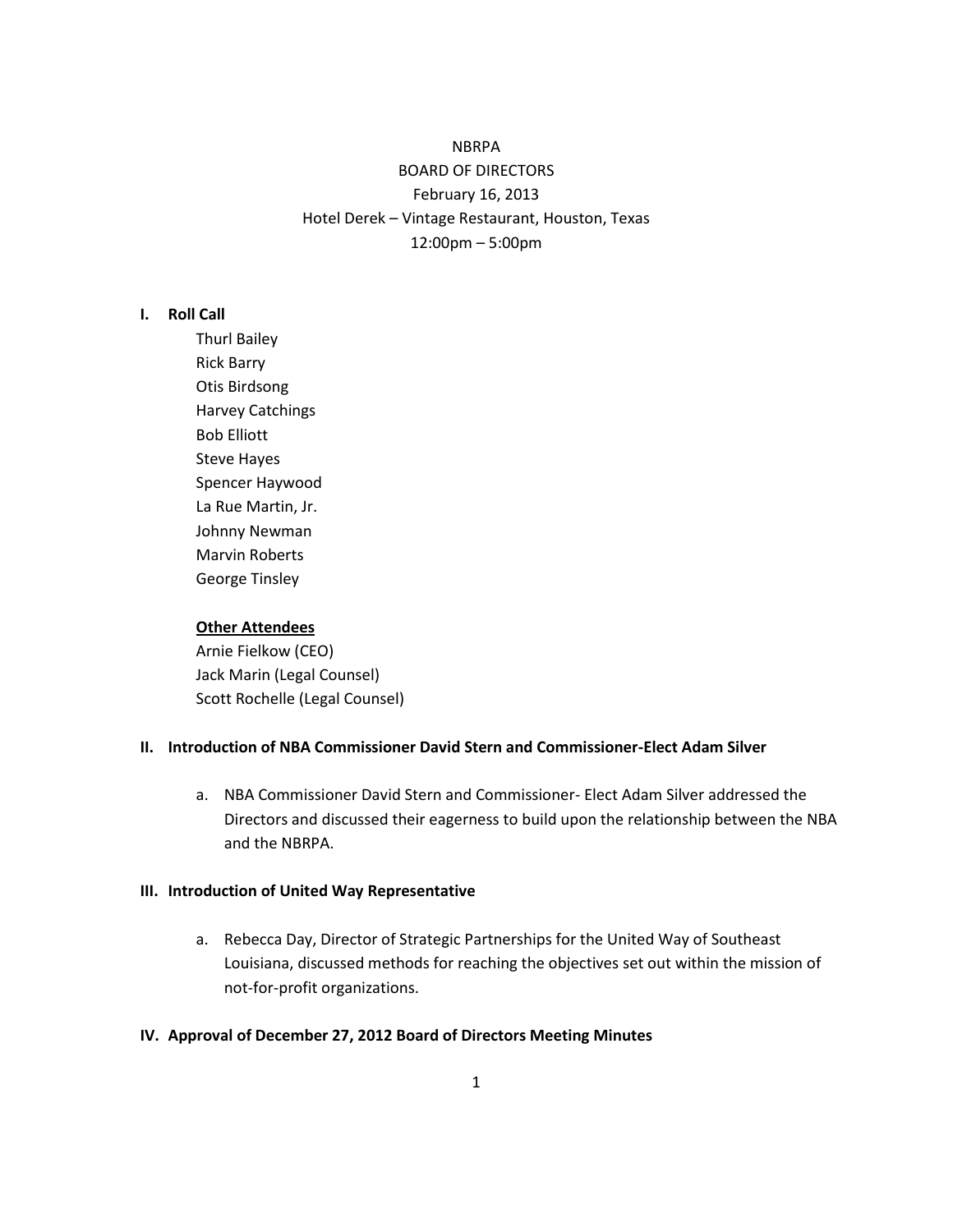- a. A short discussion of the minutes ensued.
- **b. Motion by Rick Barry to approve the minutes from the December 27, 2012 Board of Directors meeting. The motion was seconded by Marvin Roberts. The motion passed unanimously.**

## **V. Legal Report – Jack Marin/Scott Rochelle**

- a. Whistle-Blower Policy: Jack Marin presented a draft Whistle-Blower Policy that protects employees from retaliation for reporting illegal activity.
- **b. Motion by Rick Barry to approve the Whistle-Blower Policy. The motion was seconded by Harvey Catchings. The motion passed unanimously.**
- c. By-Law change: A by-law change was presented that would establish the NBRPA president as an appointed position separate from the position of Chairman of the Board of Directors. The Board of Directors will appoint the Chief Executive Officer as the President of the corporation and for a term specified by the Board of Directors.
- **d. Motion by Marvin Roberts to approve the proposed by-law change to establish the NBRPA president as an appointed position that is separate from the role of the Chairman of the Board of Directors. The motion was seconded by Thurl Bailey. The motion passed unanimously.**
- **e. Motion by Steve Hayes to ratify the by-law change and appoint Chief Executive Officer Arnie D. Fielkow as the President of the National Basketball Retired Players Association, Inc. The motion was seconded by Marvin Roberts. The motion passed unanimously.**
- f. 2013 Ethics & Confidentiality Forms: Legal counsel presented the Board of Directors with the 2013 Annual Disclosure, Conflict of Interest, Whistle-Blower, and Confidentiality forms for execution.

## **VI. President/CEO Report – Arnie Fielkow**

- a. Annual Report: The annual report is complete and available for the membership in attendance at the Legends All-Star celebration.
- b. NBA Partnership Projects/GLA Update: The NBRPA continues to communicate with the NBA to build upon their relationship and develop new partnership initiatives.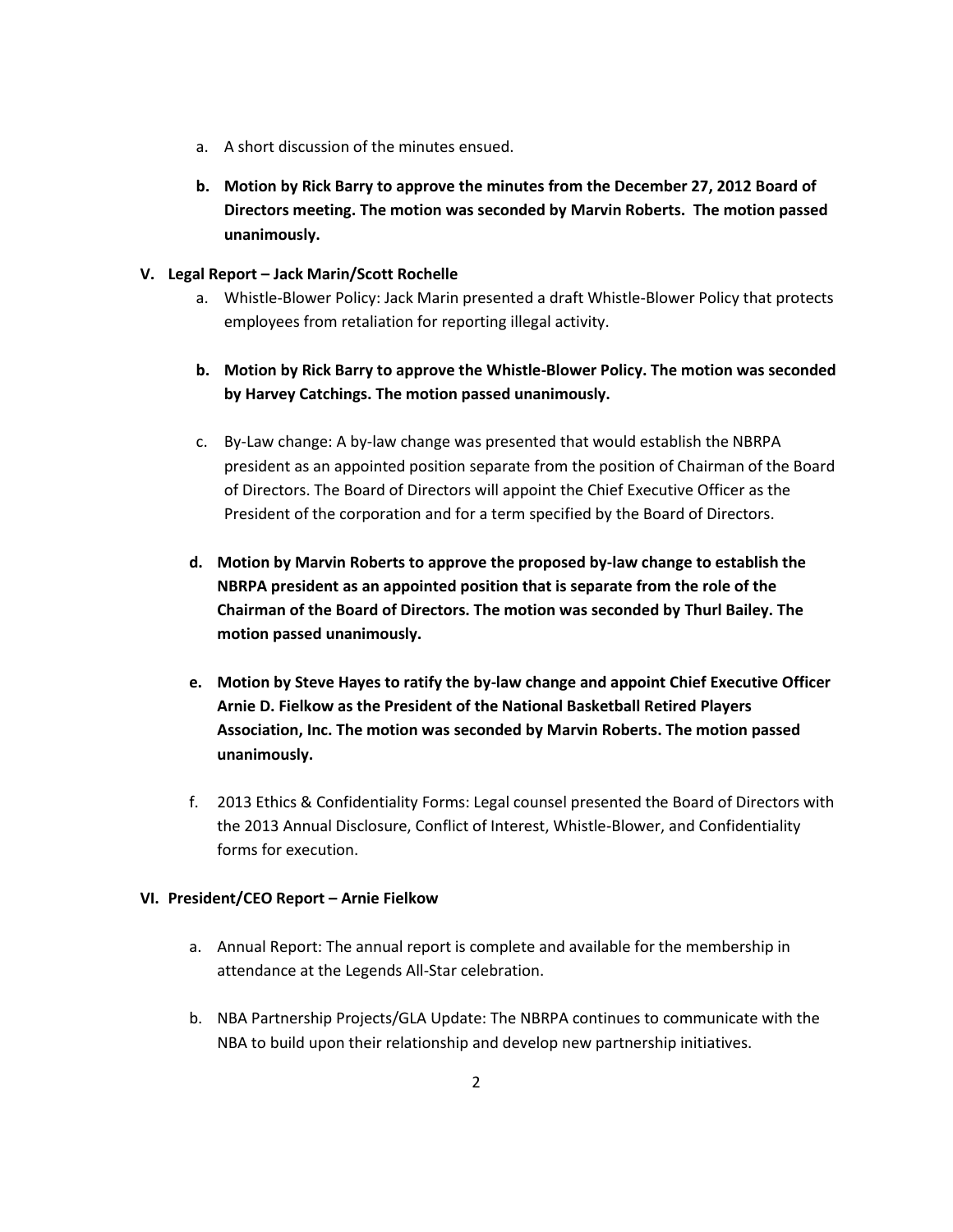- c. NBPA Partnership Projects: A recent meeting was held between the NBPA's interim executive director and legal counsel, NBRPA legal counsel Jack Marin, Arnie Fielkow, Bob Elliott, and Otis Birdsong. It was agreed that both parties are looking to establish a true partnership moving forward and will continue to work to build upon the current relationship.
- d. Membership Update
	- i. Membership Packets: The membership packets will contain a comprehensive list of affinity benefits for members.
	- ii. Database Development: The database is given high priority by the NBRPA staff and is constantly updated to reflect the NBRPA's growth.
	- iii. Low Hanging Fruit: The NBRPA staff is working to develop ways to build membership through outreach with players that receive royalty checks. The staff is also actively recruiting former players who are working in the NBA as coaches, broadcasters, scouts, front office personnel, and NBA league office personnel.
	- iv. Lynette Woodard/WNBA: The NBRPA has made history by welcoming its first female member, Lynette Woodard, a former Harlem Globetrotter. The NBRPA continues to communicate with the WNBA about a potential partnership.
	- v. Active Player Membership: The NBA and the NBPA are in support of our efforts to build membership through the active players. The staff is developing strategies to capitalize on their support.
	- vi. Globetrotters: Arnie Fielkow has been in communication with Manny Jackson to develop a plan to strengthen our relationship with the Harlem Globetrotters and their alumni.
	- vii. Royalties as Incentives: The NBRPA distributes the NBA royalty payments to players through its GLA agreement with the NBA. The NBRPA staff is working to develop a method of recruiting former players who receive royalty payments.
- e. Chapter Status: The NBRPA currently has 8 chartered chapters and is in the process of adding chapters in Chicago, New York and Detroit.
	- i. Organizational & Education Grants: Each chartered chapter receives funding from the national NBRPA office to support their organizational costs (\$1,200) and educational initiatives (\$1,000).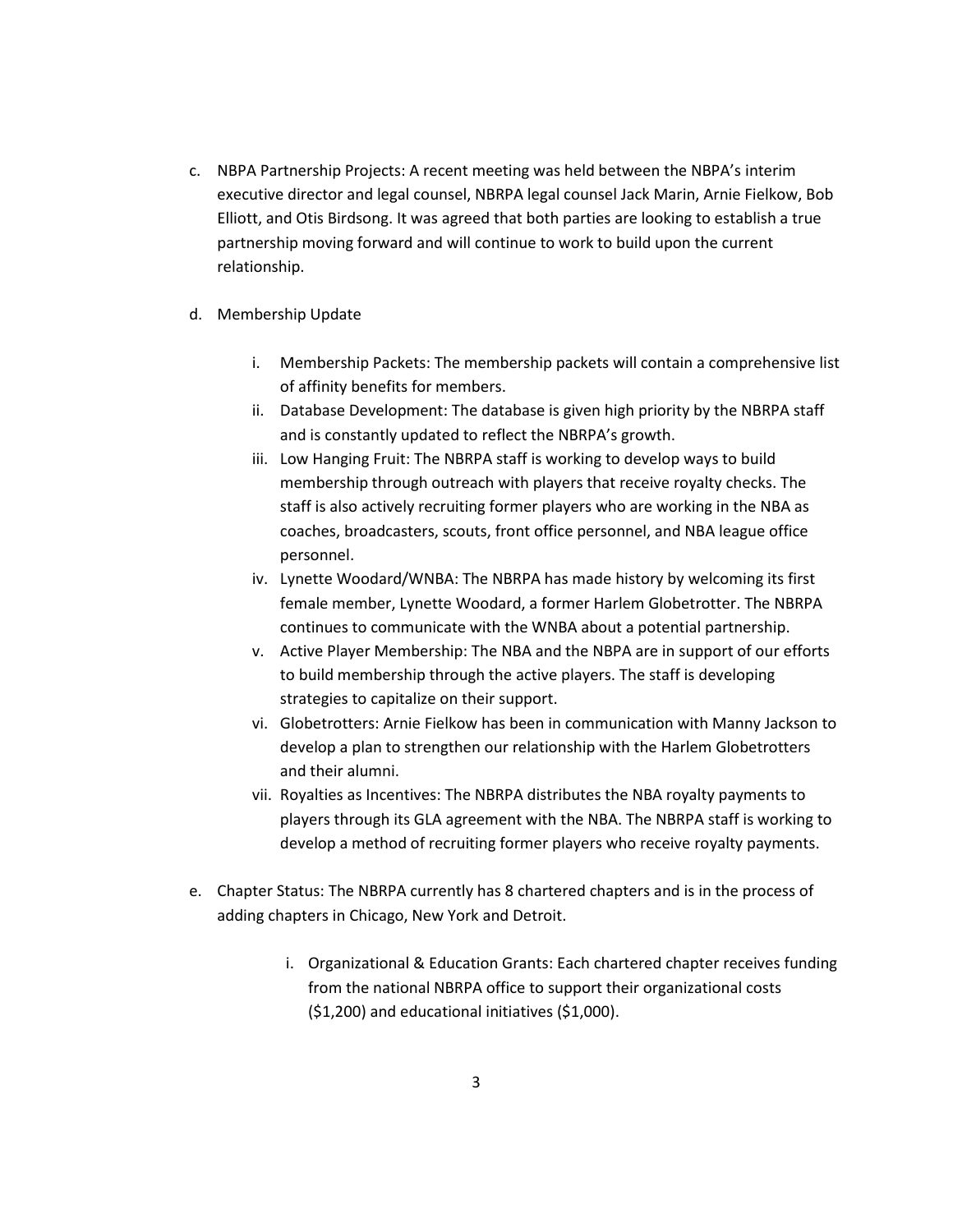- f. Icon Art: The NBRPA has received the full \$247,000.00 from Icon Art under the agreement reached in 2012. The NBRPA continues to strategize with Icon Art to develop additional ventures.
- g. 2013 Initiatives
	- i. Full Court Press: Prep for Success: This Youth Clinics/Mentoring program is cosponsored by the National Police Athletic/Activities League and the National Urban League. The program will take place in a minimum of 12 cities and has the potential to be the NBRPA's signature community outreach program.
	- ii. Success Series: National law firm SNR Denton has agreed to sponsor 3 panel discussions where NBRPA members will discuss their success on and off of the court.
	- iii. Blue Ribbon Corporate Advisory Board: Board members Rick Barry and Spencer Haywood are leading this pilot initiative. The Blue Ribbon Advisory Board will feature corporate executives who will bring expertise, contacts and business opportunities to the NBRPA. Each advisory board member will be required to pay annual dues in the amount of \$25,000.00. The NBRPA will provide advisory board members access and benefits in exchange for their service to the NBRPA.
	- iv. D-League: The NBRPA staff is working closely to develop coaching and educational opportunities for members in the NBA's Developmental League. A short discussion ensued regarding the need for members to develop skills to work as front office personnel as well.
	- v. NCAA & College Conferences: The NBRPA has secured appearance opportunities for members during the Men's Basketball Tournaments for the Big Ten Conference, Big 12 Conference, Southeastern Conference, Atlantic Coast Conference, and the 2013 NCAA Tournament and Final Four.
	- vi. Las Vegas Event: The NBRPA has communicated with a promotions group that hosts a large event in Las Vegas each year in conjunction with the NCAA tournament.
	- vii. 2013 NBRPA Cruise: In partnership with American Travel Bureau (ATB), the NBRPA proposed a fundraising initiative in the form of a Legends Cruise on October 5, 2013 – October 13, 2013. The ATB would select approximately 8 NBRPA members to participate and provide a unique fan experience for approximately 32 guests aboard the Royal Caribbean vessel, The Oasis of the Seas. This event would be an all-expense paid opportunity for players and would include a basketball clinic, receptions, and other events with the participants. Members can participate in the cruise at a discount and should inquire with the NBRPA staff to discuss the options available. The NBRPA may withdraw from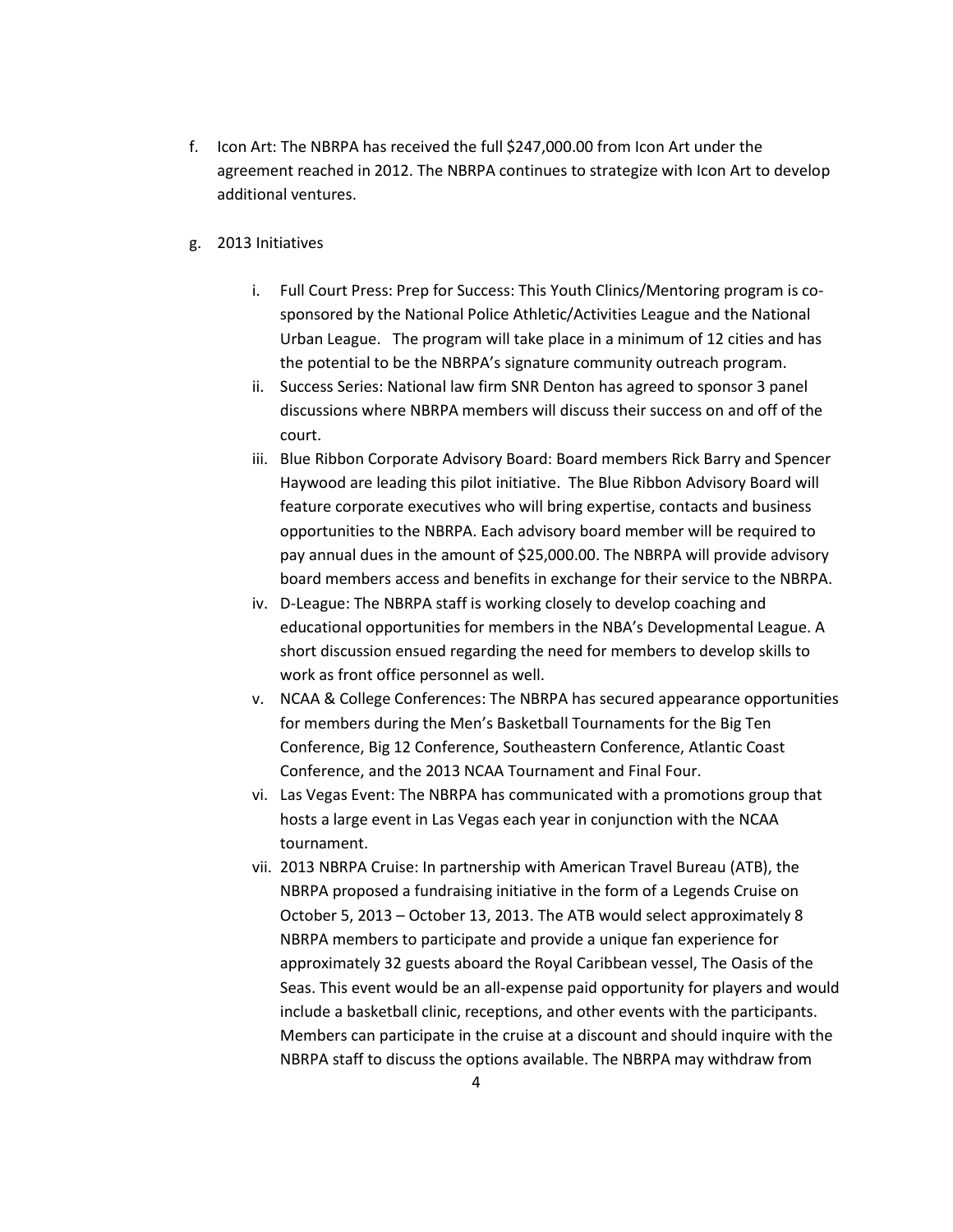this opportunity without any obligation to Royal Caribbean this summer if the cruise is not saleable.

- viii. Hall of Fame: The Basketball Hall of Fame has expressed interest in a partnership with the NBRPA. The NBRPA is in communication with the Hall of Fame to develop a partnership structure.
- ix. USA Basketball: The NBRPA will join USA Basketball as a member in the near future and explore partnership opportunities.
- x. Rebound Quarterly Magazine: Rebound Magazine is the official publication of the NBRPA and is published quarterly. It regularly features articles on members and topics specific to our membership.
- xi. Website: The site provides great updates and is the NBRPA's best mechanism for communication. There will be more webinars available to the membership due to the past success. The staff is always open to suggestions and feedback from the membership.
- xii. Steiner Sports/Burns Celebrity: Partnerships are being developed that will match members with paid appearances and other revenue-generating activities.
- xiii. Agents Relationship: The NBRPA has reached out to the most prominent agencies to enlist their help in recruiting former players. These relationships will be cultivated and are expected to garner results in membership and revenue.
- xiv. Promo Tape: Paul Corliss, Director of Communications and Marketing, has worked with a production company to develop a 30 second spot that will air on NBA-TV. A 4 – minute promotional/educational video regarding the NBRPA has been produced and was shown to the membership at the 2013 All-Star Weekend Celebration.
- xv. International Plans: Discussions continue regarding further international trips and opportunities for NBRPA members.
- xvi. 2013 LWSC: It is our hope that the 2013 LWSC can be held in conjunction with the NBPA meetings; however, the NBRPA staff is working to identify other cities that could also accommodate our membership.
- xvii.2014 ASW: This item was continued for the next meeting.
- xviii. New Name/Logo: In an effort to better brand the NBRPA and increase visibility and revenue, the NBRPA proposed an updated branding package to the NBA for approval. The proposed branding was not approved by the NBA, however, discussions will continue in hopes of reaching an agreement on an improved NBRPA name and logo.
- xix. Selling Agency/Sponsorship: The NBRPA staff and Business Development Committee have begun vetting possible agencies to assist with our corporate sponsorships now that the new GLA has been finalized. If a decision is made to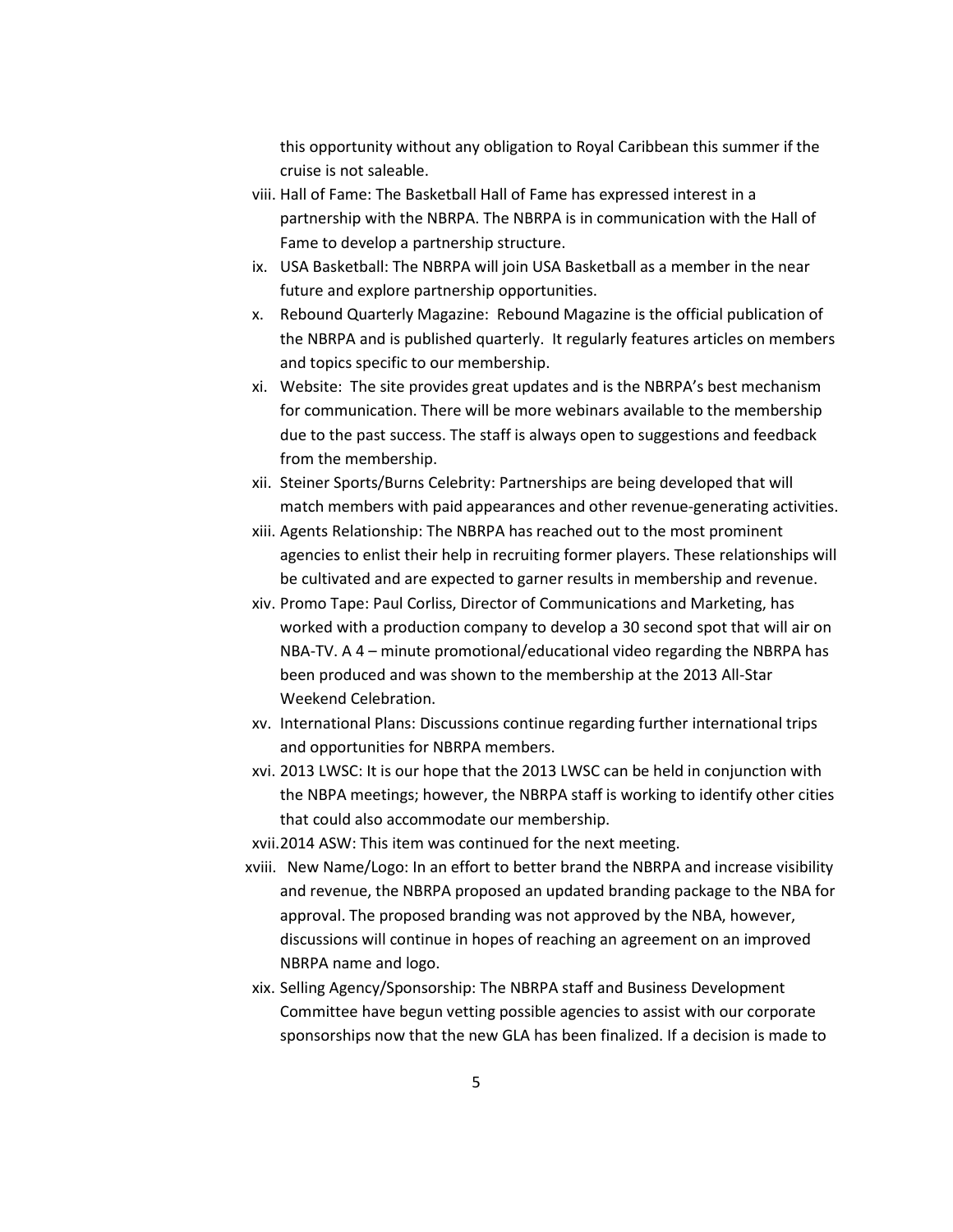retain one, the agency will work with the Chief Revenue Officer to generate sponsorship leads throughout the year.

- xx. National Staff: A discussion ensued regarding expectations of staff members and performance to date.
- xxi. BOD Retreat: The 2013 Board of Directors Retreat will be held in Detroit and will feature collaboration with NBRPA founder and Detroit Mayor Dave Bing. The CEO and VP of Membership, Chapter, and Player Development met with Mayor Bing recently and are excited about the opportunity to partner with him on this event.
- xxii.Chapter Presidents Retreat: The 2013 Chapter Presidents Retreat will be held in Chicago at a date to be determined in the fall.

### **VII. Chairman of the Board's Report – Bob Elliott**

- a. President/CEO Annual Evaluation: Executive Session was convened to discuss the evaluation of CEO Arnie Fielkow and the metrics used to measure his performance.
- b. Election of 2013 Officers (Overseen by Legal Counsel Jack Marin and Scott Rochelle):
	- i. Otis Birdsong was elected Chairman.
	- ii. Thurl Baily was elected Vice Chairman.
	- iii. Marvin Roberts was elected Treasurer.
	- iv. Steve Hayes was elected Secretary.
- c. Appointment of 2013 Committee Chairs (New Chair presides):
	- i. Marvin Roberts was retained as Chairman of the Finance, Audit, and Compensation Committee.
	- ii. Steve Hayes was retained as Chairman of the Member Services and Benefits Committee.
	- iii. George Tinsley was retained as Chairman of the Corporate Governance and Nominating Committee.
	- iv. Rick Barry is the new Chairman of the Business Development Committee.
- d. 2013 Board Revenue Generation Requirements: Pursuant to action taken at the August 16, 2012 Board of Directors meeting, all sitting Board Members are required to raise a minimum of Two Thousand Five Hundred (\$2,500) dollars annually independent of their platinum membership. The requirement will begin in 2013 and must be met by December 1st of each year. A cure period will last until December  $31<sup>st</sup>$  of each year.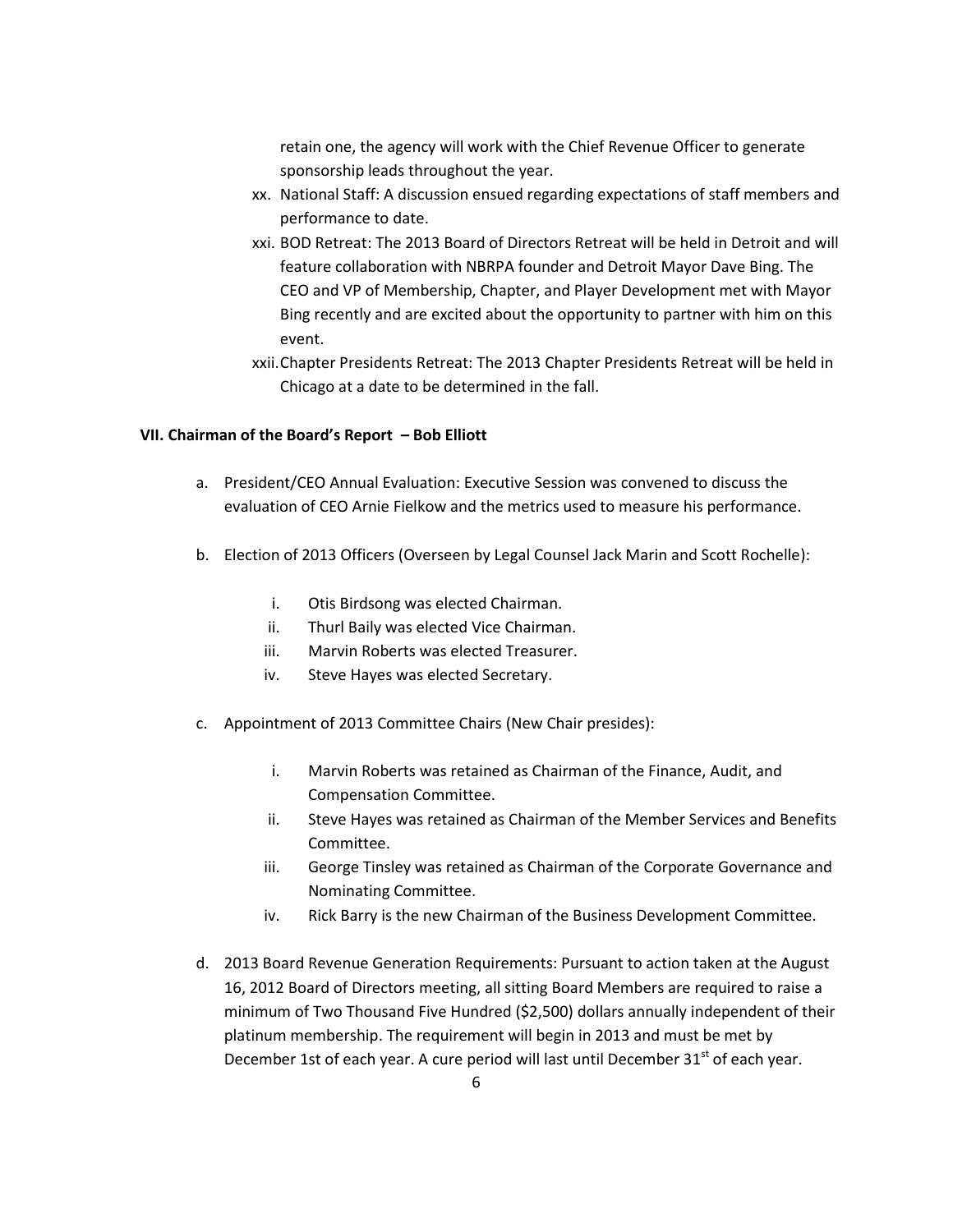- e. NBA & NBPA Representation on BOD: Tabled.
- f. Preferred Days/Times of BOD Conference Calls: Tabled.
- g. 2013 Calendar: Tabled.

## **VIII. Finance, Audit and Compensation Committee Report – Marvin Roberts, Chair**

- a. 2012 Year-End Financial Statements: Members are encouraged to review the financial statements posted on the members only section of the NBRPA website.
- b. Future Dues/Membership Stipend/Chapter Configuration & Leadership Compensation Study: The Committee is currently researching options to reconfigure certain NBRPA structures such as membership dues, LWSC operations, and Chapter issues. A report is forthcoming.

# **IX.** Member Services and Benefits Committee Report – Steve Hayes, Chair

- a. Expansion of DeBusschere Eligibility: Per the October 25, 2012 Board of Directors meeting, eligibility for the DeBusschere Scholarship has been expanded to the grandchildren of NBRPA members.
- b. Health Options (BWD/SASid Website and Concierge Services, Got Pro Health, Dr. Corey Hebert): A discussion ensued regarding the engagement of more members in the array of options available in the health services industry.

# **X. Nominating and Corporate Governance Committee Report – George Tinsley, Chair**

- a. 2012 Board Election Recap: The 2012 Board of Directors election garnered the highest turnout in NBRPA history. The committee will work to build upon the 2012 success.
- b. Widow's Association: Communication has been ongoing with representatives seeking to establish a relationship with the NBRPA. A formal proposal is forthcoming.
- c. Past Presidents Council: George Tinsley has garnered interest from a number of past NBRPA presidents and will work with the NBRPA staff to develop the Council.

# **XI. Business Development Committee Report – Continued.**

**XII. Old Business: None.**